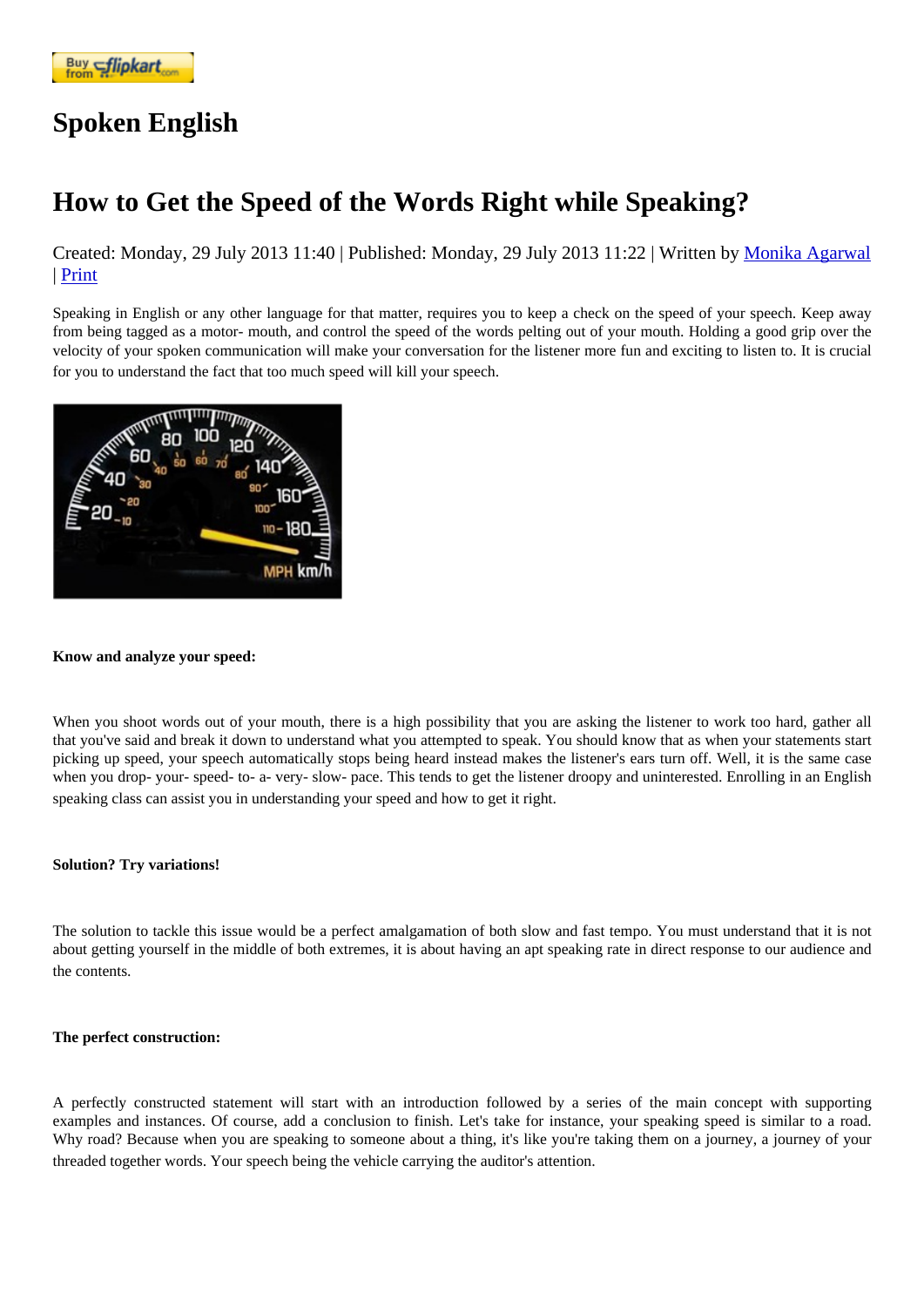Taking the wheel :

So, you're driving down with a few listeners in a spoken English conversation, you can choose to zoom through the entire road and let the scenic and picturesque views just blur for your listener; or you can cautiously gauge the situation and continuously adjust your speed to meet the road conditions and the demands of your passengers.

6 Effective exercises to learn to maintain a fine speaking rate:

Recite a part of a text: Repeatedly, recite a saying, a story, a poem, a piece of advice... Something you like and record your speech. Play it back and ask yourself whether the speed was effective? You will understand yourself where you've made a mistak if any. Rectify it and move to the next exercise. Such an exercise will help you in rectifying your spoken English as well.

Read children's stories: On a low key, read through the stories and get a knack of the flow. Go through it yet another time, this time noting all the errors you believe you've made. Read it slowly and listen to your speed, tone, and intonation carefully. Reading supports your goal dearning to speak in fluent English.

Listen to speakers who inspire you: Whether on the radio or a preacher... anybody who you think you would want to verbalize like. Identify and note the central points over the course of the presentation. Grasp elements of their pace changes and experime with them yourself.